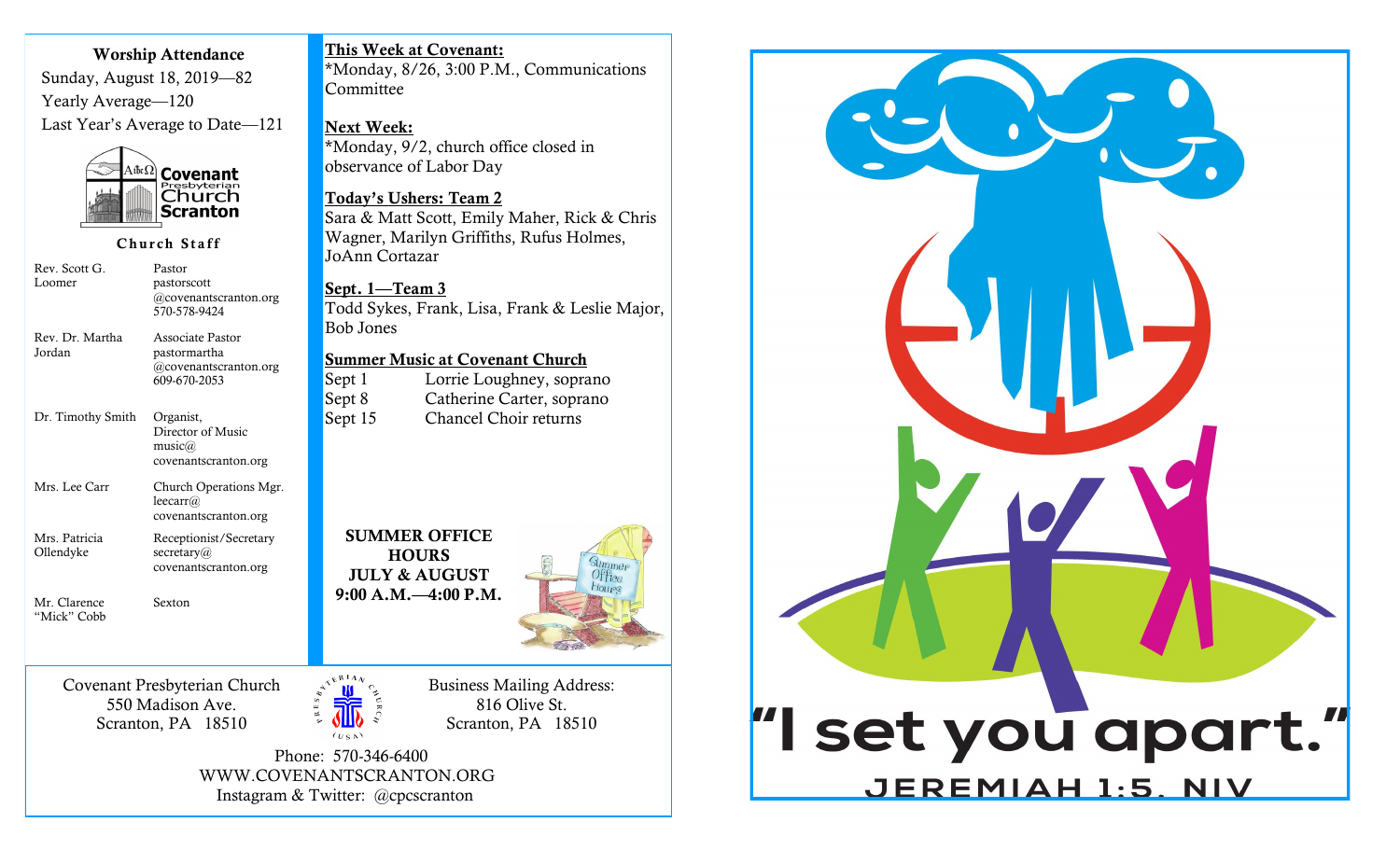### COVENANT PRESBYTERIAN CHURCH SCRANTON, PENNSYLVANIA

11th Sunday after Pentecost August 25, 2019

### *Children are invited to remain throughout the service of worship. However, nursery & childcare are available, please ask an usher.*

As you arrive in worship and find a place in a pew, please use the following prayer to center your thoughts and spirit. As the Prelude begins, quiet your voice and soul. With music and prayer let us move from 'getting to church' to 'being the church'

as we worship together*.*

*Loving God, you have so made us that we cannot live by bread alone, but by every word that proceeds from your mouth. Give us a hunger for your Word, and in that food satisfy our daily need; through Jesus Christ our Lord. Amen.*

### **GATHER IN GOD'S NAME**

| Prelude | Voluntary in C minor         | Maurice Greene         |
|---------|------------------------------|------------------------|
|         | Rhosymedre ( <i>Lovely</i> ) | Ralph Vaughan Williams |

### Call to Worship

Leader: Before we got up this morning and decided to come to church,

**People: God was waiting for us, to welcome us with grace.**

Leader: When we are unsure of what to do; when we falter before the next stop.

**People: we come to listen to God's voice, to learn from the One who teaches us all we ever need to know.**

- Leader: When we are surrounded by cruelty and injustice; When our fears cripple our souls,
- **People: God delivers us with steadfast love; we are set free to be God's sons and daughters.**

Prayer of Invocation

\*Hymn No. 274 O God of Earth and Space *Leoni*

Call to Confession

### Prayer of Confession

**Yet once more, we come to you with our prayers, Holy God. Our crippling spirits keep us from following you. Our grudges weigh us down until we cannot walk straight in your way. Our anger becomes a fire that scorches our friends and loved ones. Our fears blind us to the goodness in those we believe to be different.**

# **CHRISTIAN EDUCATION**

### It's time for our **Welcome Back Breakfast**! Join us as we kick off a new church school year! Catch up with friends who you haven't seen in a while. **Sunday, September 8, 2019, 9:30 A.M. Sawtelle Auditorium (RSVP please!)**

**Godly Play** continues for children age 4 through 3rd grade. Children are excused to Godly Play after the Children's Sermon during worship.

### **Bible Sunday**

On Sunday, September 8th, we will be presenting Bibles to children in 2nd grade. Please contact Pastor Martha if you have a young person who will be receiving a Bible.



### **Sunday School**

Classes will begin on Sunday, September 15th, at 9:30 A.M. Children age 4 through 8<sup>th</sup> grade meet for class on the third floor. The high school class will meet in the Chapel.

# **Adult Education**

Adult Education classes will begin on Sunday, September 15th, at 9:30 A.M. in Room 8 (first floor).

### **American Sign Language**

Are you interested in learning ASL? We are beginning to gather a family friendly group on Sunday after worship to learn some basic signs. If you are interested, please contact Pastor Martha.



# **Confirmation**

In October we will begin a confirmation class for our young people. This is an opportunity for our young people to explore their faith and make a life-long commitment to Christ and the church. If you have a young person (8th grade or older) who is interested in joining the church, please contact Pastor Martha.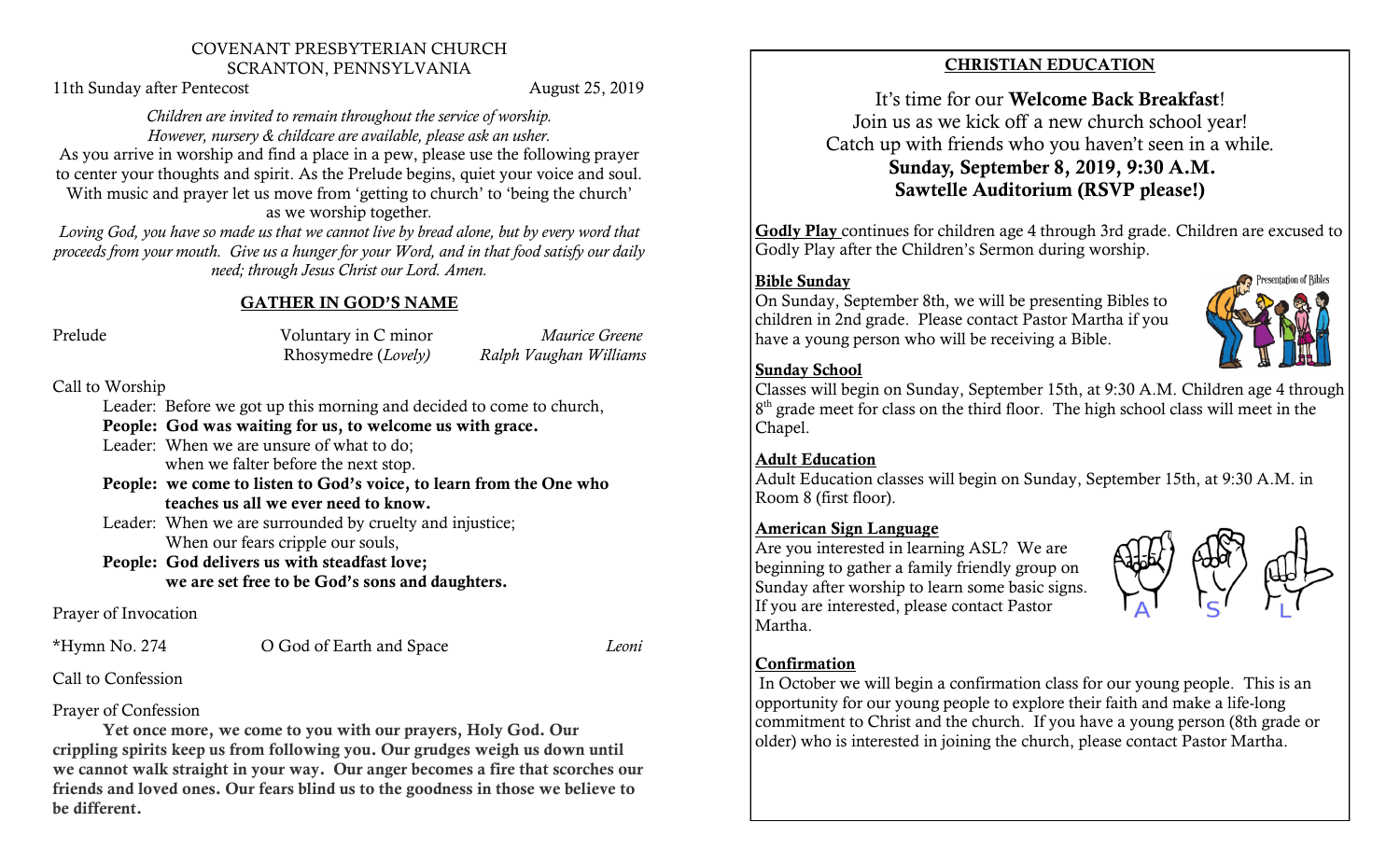### **Communications Committee News**

Covenant announces a new service of **GivePlus**, a Vanco product, which provides a complete range of payment solutions for religious organizations. Give+ offers the services of text, mobile or online giving. In the coming weeks, information on Give+ contributions will be provided in Covenant's weekly bulletins and future Covenanters. Questions regarding online giving can be directed to any of Covenant's staff members.

You can visit Covenant's "Give" webpage (on our website) and view a short video of how GivePlus works. https://covenantscranton.org/give/



You can also use the QR code to take you directly to the GivePlus page. Text giving is also available at 570-363-4324

### **"Covenant Ladies for Zambian Ladies" Challenge**

One of our Covenant Church ladies is challenging all of the ladies of Covenant Church to support the women of the Zambian Synod. This challenge came after Charles and Melissa Johnson, Missionaries to Zambia, met with our church members in the Covenant Room following the church service on July 28th. Melissa Johnson serves in the Health Department as Health Education Programs Facilitator. Melissa and other health care workers have developed "Feminine Kits" which are given to women in need. Each hygiene kit costs \$12.00 and lasts for three years.

Our "challenger" will match, up to \$240.00, donations toward funding feminine hygiene kits for the girls and women of the Synod of Zambia. So.... If 10 women each make 1 donation of \$12.00 each (\$120.00 for 10 kits) our challenger will match that \$120.00 which would double the number of kits to 20. If there are 20 donations of \$12.00 each (\$240.00 for 20 kits) we will match that \$240.00, totaling \$480.00 which would provide 40 kits. (Of course, what a wonderful blessing it would be if the ladies of Covenant Church were to donate more than the \$240.00 of this challenge.)

Please forward checks to Covenant Presbyterian Church indicating that the donation is for the "Ladies of Zambia." The final date for the collection will be Sunday, September 29.

> *You are challenged Covenant Presbyterian Ladies!! Support the cause!*

**Continue to teach us better ways of living and doing, God of grace. We confess that we have tried to hide from you, for we have done wrong. We have lived for ourselves, and apart from you. We have turned from our neighbors and refused to bear the burdens of others. We have ignored the pain of the world and passed by the hungry, the poor, and the oppressed. In your great mercy forgive our sins. You redeem us from our mistakes. Your compassion, so warm and tender, is gifted to us through Jesus Christ, our Lord and Savior. Hear us as we silently confess our sinfulness.**

*Silent Confession . . . Amen*

Response No. 572 "Lord, Have Mercy Upon Us" *Kyrie* **Lord, have mercy upon us. Christ, have mercy upon us. Lord, have mercy upon us.**

Assurance of Pardon and Grace

Leader: God chooses not to turn a deaf ear to us, but to listen to our prayers. God chooses not to shame us, but to save us. **People: This is indeed good news for us! We are set free to drink deeply from the waters of life. Thanks be to God! Amen.**

\*Response of Praise *Gloria Patri*

**Glory be to the Father, and to the Son, and to the Holy Ghost; As it was in the beginning, is now, and ever shall be, World without end. Amen, Amen.**

Welcome, Joys & Concerns

### **GOD'S WORD PROCLAIMED**

Prayer for Illumination

Old Testament Lesson Jeremiah 1: 4-10 *NRSV* Now the word of the Lord came to me saying, "Before I formed you in the womb I knew you, and before you were born I consecrated you; I appointed you a prophet to the nations." Then I said, "Ah, Lord God! Truly I do not know how to speak, for I am only a boy." But the Lord said to me, "Do not say, 'I am only a boy'; for you shall go to all to whom I send you, and you shall speak whatever I command you, Do not be afraid of them, for I am with you to deliver you, says the Lord." Then the Lord put out his hand and touched my mouth; and the Lord said to me, "Now I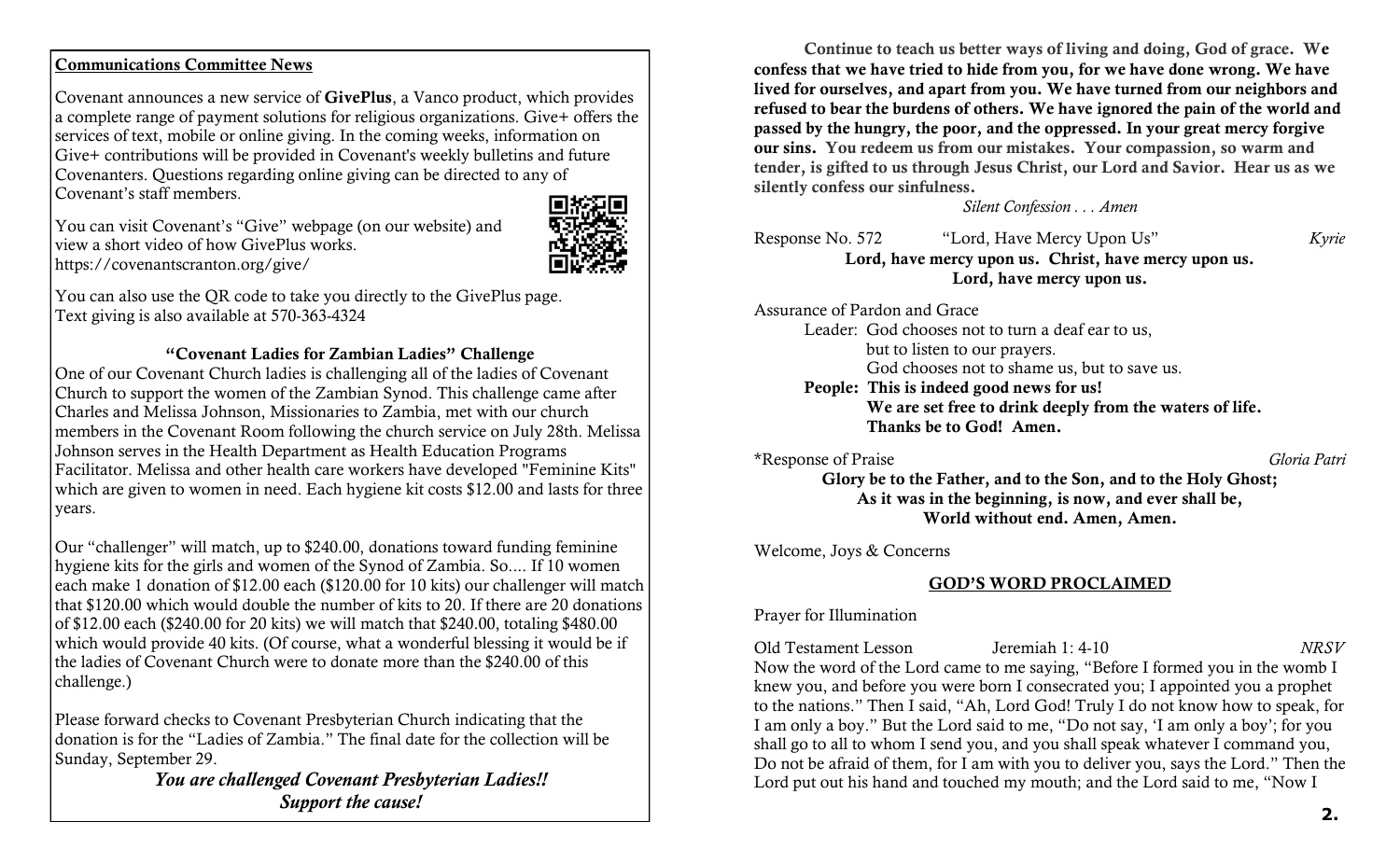have put my words in your mouth. See, today I appoint you over nations and over kingdoms, to pluck up and to pull down, to destroy and to overthrow, to build and to plant."

The Word of the Lord. **Thanks be to God.**

### Anthem O Rest in the Lord *Felix Mendelssohn*

*(from Elijah)*

*O rest in the Lord, wait patiently for Him, and He shall give thee thy heart's desires. Commit thy way unto Him and trust in Him, and fret not thyself because of evil doers.* Evelyn Munley, mezzo-soprano

Gospel Lesson Luke 13: 10-17 *NRSV*

Now he was teaching in one of the synagogues on the sabbath. And just then there appeared a woman with a spirit that had crippled her for eighteen years. She was bent over and was quite unable to stand up straight. When Jesus saw her, he called her over and said, "Woman, you are set free from your ailment." When he laid his hands on her, immediately she stood up straight and began praising God. But the leader of the synagogue, indignant because Jesus had cured on the sabbath, kept saying to the crowd, "There are six days on which work ought to be done; come on those days and be cured, and not on the sabbath day." But the Lord answered him and said, "You hypocrites! Does not each of you on the sabbath untie his ox or his donkey from the manger, and lead it away to give it water? And ought not this woman, a daughter of Abraham whom Satan bound for eighteen long years, be set free from this bondage on the sabbath day?" When he said this, all his opponents were put to shame; and the entire crowd was rejoicing at all the wonderful things that he was doing.

The Word of the Lord. **Thanks be to God.**

Children's Sermon and The Lord's Prayer *(debts/debtors)*

*Our Father, who art in Heaven, hallowed be thy name. Thy kingdom come, thy will be done, on earth as it is in heaven. Give us this day our daily bread; and forgive us our debts, as we forgive our debtors; and lead us not into temptation, but deliver us from evil. For thine is the kingdom and the power and the glory, forever. Amen.*

\*Hymn No. 452 O Day of God, Draw Nigh *St. Michael (Prayer concern cards will be collected during the hymn.)*

# **GEARING UP FOR FALL!**

### **September**

- **2nd** Church office closed in Observance of Labor Day.
- **8th** Welcome Back Breakfast, 9:30 A.M. Bibles will be presented during worship.
- **11th** Chancel Choir and Bell Choir rehearsal begins.
- **15th** Sunday School begins, 9:30 A.M. Children's Choir begins today, 12:00 P.M.
- **22nd** Pasta Dinner for the Infant Care Program, 12:00—3:00 P.M.

# **October**

**6th** World Communion Sunday—Peacemaking Offering Covenant Women Cookie Sale Covenant Public Concert, Jennifer Hoult, harp, 3:00 P.M.

**11 & 12** Covenant Women's Junk & Jewels sale

**27th** Safety Net Chicken Dinner Arcadia Chorale Concert, 3:00 P.M.

### **An Opportunity for Members & Friends Money Makeover**

Are you ready to take control of your money? *Financial Peace University* (FPU) is a nine-lesson course designed to help you build a budget, dump debt, grow your wealth and leave money stress behind! Each lesson, taught by Dave Ramsey and his team of financial experts, is based on biblical wisdom and common sense. In your FPU group, you'll be motivated and encouraged by others just like you! When you sign up for FPU, you'll get your member workbook and one free year of Financial Peace Membership, with access to exclusive online tools to help you on your journey.

Church member Robin Nash-Arneil will be hosting this event at Covenant Church on Wednesday evenings beginning on September 25th from 6:30—8:30 P.M. The course continues for 9 weeks through November 20th. The cost of the workbook and materials is \$109.00.

Contact Robin Nash-Arneil at (570) 498-4669 for more information. Go to fpu.com/1092205 to sign up.

*Disclaimer: Covenant Church is not affiliated with nor does it endorse FPU or Dave Ramsey.*